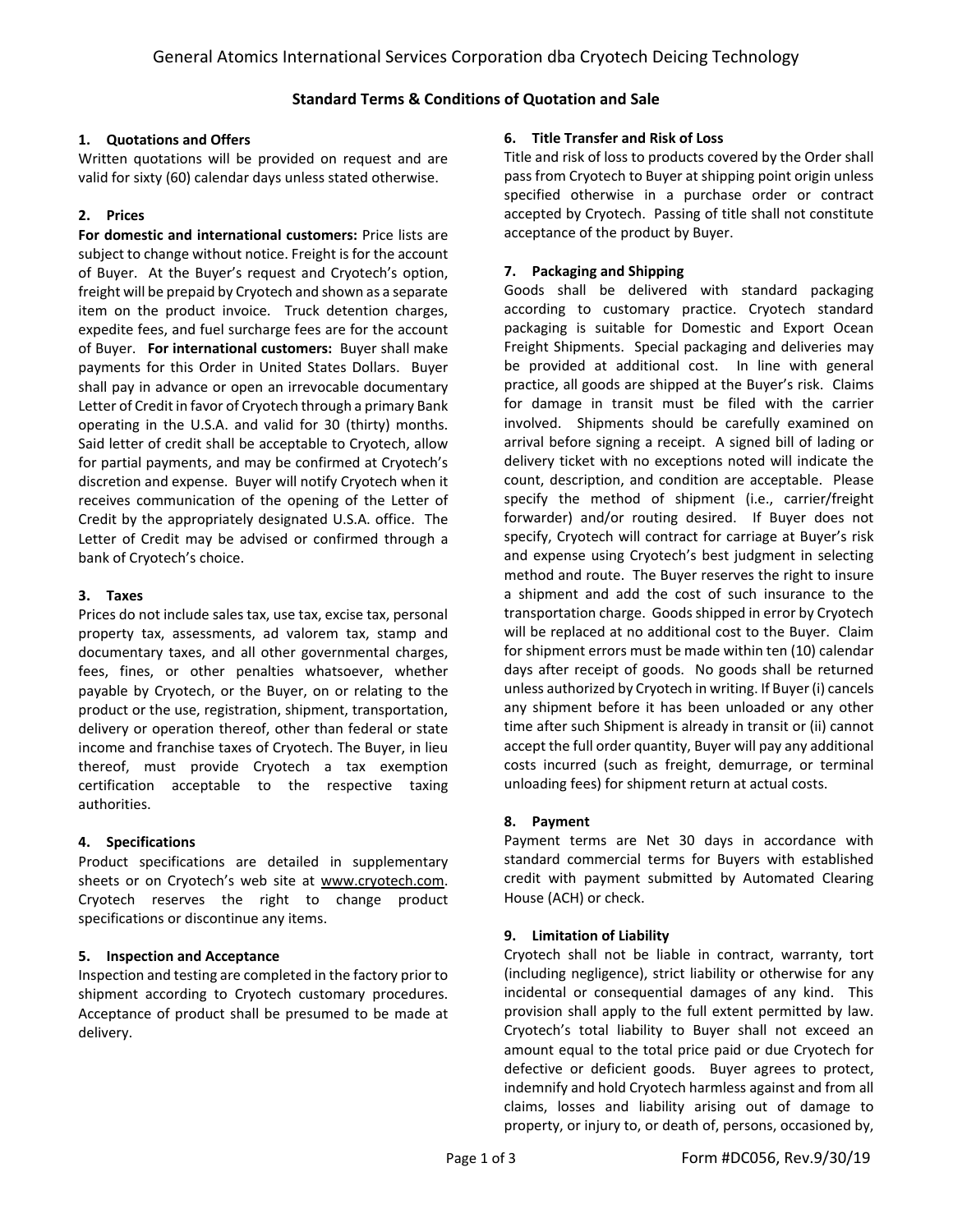or in connection with Buyer's use or sale of goods delivered under this Order. Cryotech neither assumes, nor authorizes any person to assume for it, any other liability in connection with the use or sale by Buyer of goods or services delivered under this contract.

## **10. Limitation of Use**

Buyer agrees that Cryotech has a valued commercial position in its field(s) and is the owner of the design, data, specifications, drawings and other technical information related to its products. Buyer agrees that it will safeguard and not disclose any documentation acquired under this Order, which is identified as proprietary by Cryotech, to any other third party without obtaining the prior written approval of Cryotech. Title to all said proprietary documentation shall remain vested in Cryotech. No licenses or rights are granted or implied by this Order under any patents, patent applications, trademarks or tradenames owned or controlled by Cryotech or under which Cryotech has rights. This provision shall survive any termination of this Order. Buyer agrees that this contract shall be subject to all United States (U.S.) laws and regulations relating to exports and to all administrative acts of the U.S. Government pursuant to such laws and regulations. Buyer agrees that any technical data delivered under this Order, which is subject to U.S. export control, will not be transferred to a foreign person or third country or to a national of a third country unless prior written approval of the U.S. Department of State has been obtained.

## **11. Force Majeure**

Delay in or failure to carry out the duties imposed upon Cryotech under this Order shall not be deemed breaches of the Order, if such delay or failure results from fire, explosion, labor disputes, casualty or accidents, lack or failure of transportation facilities, epidemic, cyclone, flood, drought, or lack or failure of the Buyer or the Buyer's subcontractors to perform work or supply labor, materials or utilities as required by this Order or by reason of war, declared or undeclared, revolution, civil commotion, acts of public enemies, blockage or embargo, or by reason of any law, proclamation, regulation, ordinance, demand, or requirement of any government or any sub-division, authority or representative of any government or by reason of any other cause whatsoever, whether similar or dissimilar to these enumerated, beyond the control of Cryotech.

## **12. Governing Law**

This Order shall be governed by, and construed in accordance with, the substantive laws of the State of California.

#### **13. Disputes**

All disputes arising out of or in connection with this Order, which cannot be first settled promptly and amicably through direct and meaningful negotiations between the parties, shall be settled by a three (3) person Commercial Arbitration Tribunal under the auspices and pursuant to The Commercial Arbitration Rules of the American Arbitration Association in effect at the time such arbitration is commenced. Such arbitration proceedings shall be conducted in the English language and shall take place in San Diego, CA. The decision of the Commercial Arbitration Tribunal shall be final and binding on both parties.

## **14. Changes**

Should the parties agree to make any changes to the requirements of this Order, the nature of said changes and any mutually agreed upon adjustments shall be set forth in a detailed amendment which shall be signed by both parties prior to taking effect.

#### **15. Notices**

Notices to Cryotech should be forwarded to the following address:

General Atomics International Services Corporation dba Cryotech Deicing Technology

> 6103 Orthoway Fort Madison, IA 52627 Attn: Contracts

Buyer should specify an address, point of contact, and telephone/facsimile numbers when ordering. Either party may change its designations by written notice to the other party. Routine correspondence may be sent by facsimile or e‐mail transmission.

#### **16. Severability**

If any one or more of the provisions contained herein, or in any document executed in connection herewith, shall be invalid, illegal or unenforceable in any respect under any applicable law, the validity, legality and enforceability of the remaining provisions shall not in any way be affected or impaired; provided, however, that in such cases the parties shall use their best efforts to achieve the purpose of the invalid provision through negotiation of alternative provisions or otherwise.